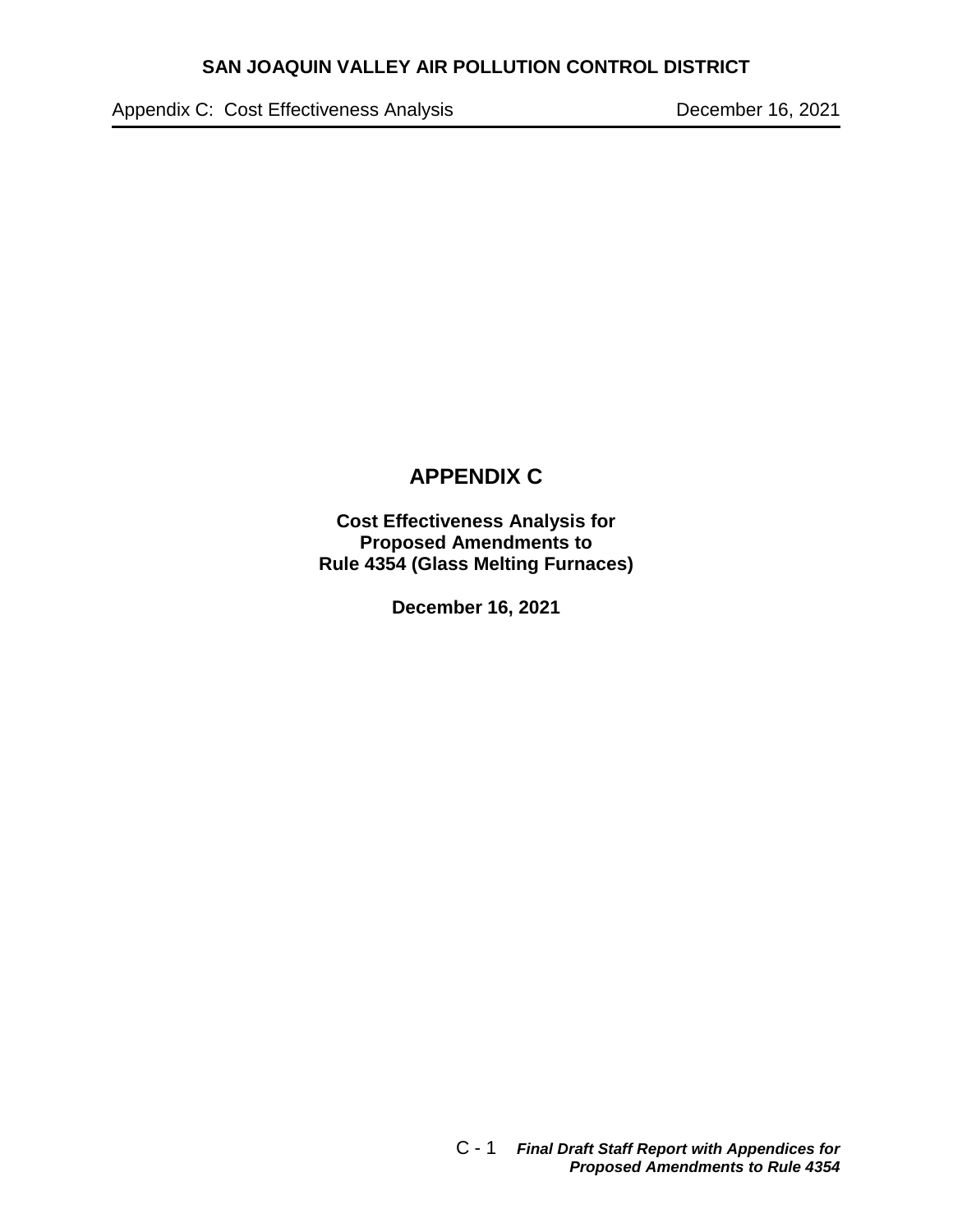Appendix C: Cost Effectiveness Analysis **December 16, 2021** 

This page intentionally blank.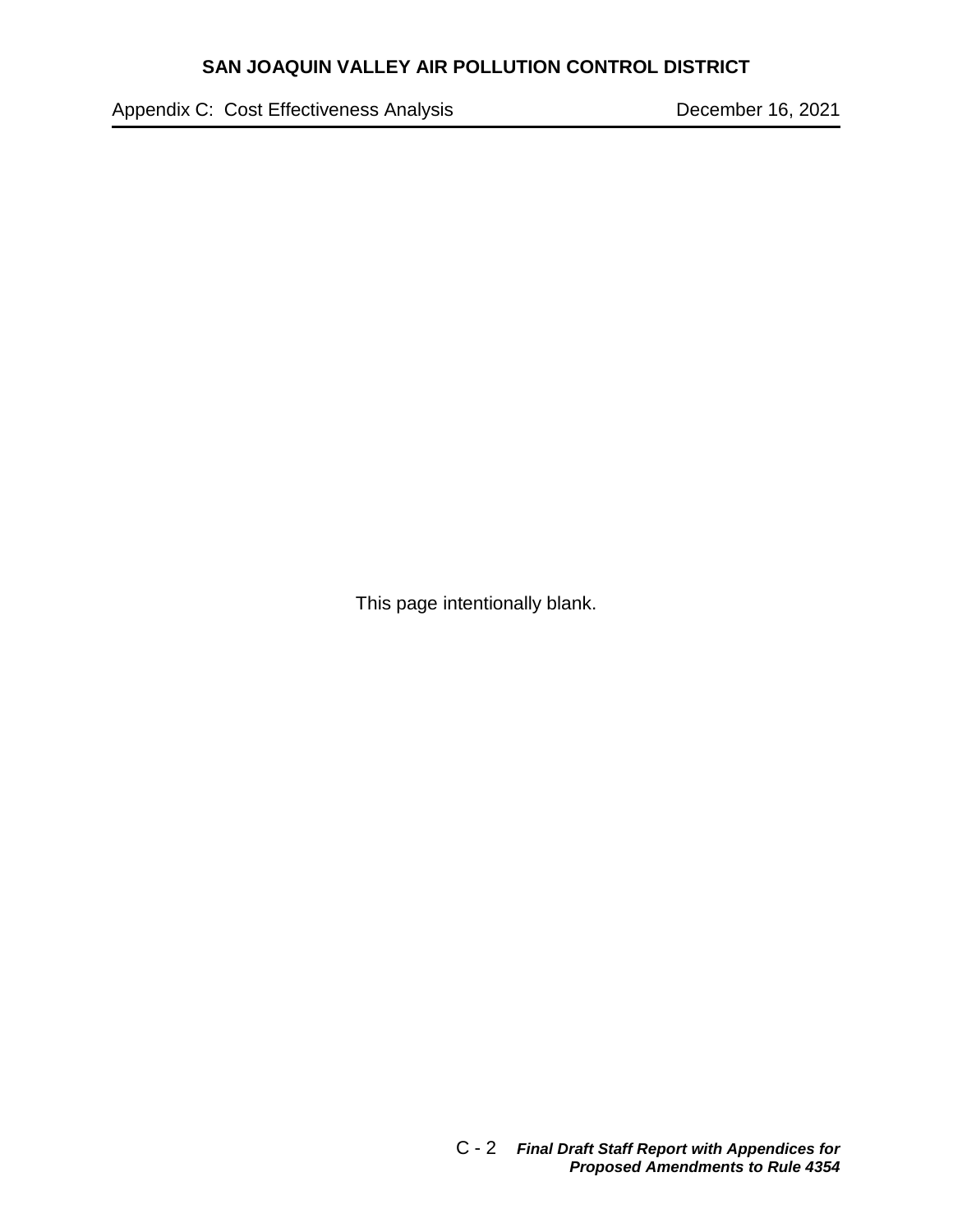Appendix C: Cost Effectiveness Analysis **December 16, 2021** 

#### **COST EFFECTIVENESS ANALYSIS FOR PROPOSED RULE 4354 (GLASS MELTING FURNACES)**

#### **I. SUMMARY**

The California Health and Safety Code 40920.6(a) requires the San Joaquin Valley Air Pollution Control District (District) to conduct both an absolute cost effectiveness analysis and an incremental cost effectiveness analysis of available emission control options prior to adopting each Best Available Retrofit Control Technology (BARCT) rule. The purpose of conducting a cost effectiveness analysis is to evaluate the economic reasonableness of the pollution control measure or rule. The analysis also serves as a guideline in developing the control requirements of a rule.

Absolute cost effectiveness of a control option is the added annual compliance cost to meet the proposed rule requirements, in dollars per year (\$/year), of a control technology or technique, divided by the emission reduction achieved in tons reduced per year. The costs includes capital equipment costs, engineering design costs, labor and maintenance costs.

Incremental cost effectiveness (ICE) is intended to measure the change in costs (in \$/year) and emissions reductions (in tons reduced/year) between two progressively more effective control options or technologies. ICE compares the differences in costs and the differences in emissions reductions of candidate control options. ICE does not reveal the emission reduction potential of the control options. Unlike the absolute cost effectiveness analysis that identifies the control option with the greatest emission reduction, ICE does not present any correlation between emissions reductions and cost effectiveness. Therefore, the relative values produced in the ICE analysis and the absolute cost effectiveness values are not comparable and cannot be evaluated in the same way as absolute cost effectiveness numbers.

Table 1 shows the summary of the cost effectiveness analysis for glass melting furnaces to comply with the proposed rule. The 'cost effectiveness range' shown in the table below represents the values for the technologies that are expected to be installed at glass melting furnaces in the San Joaquin Valley.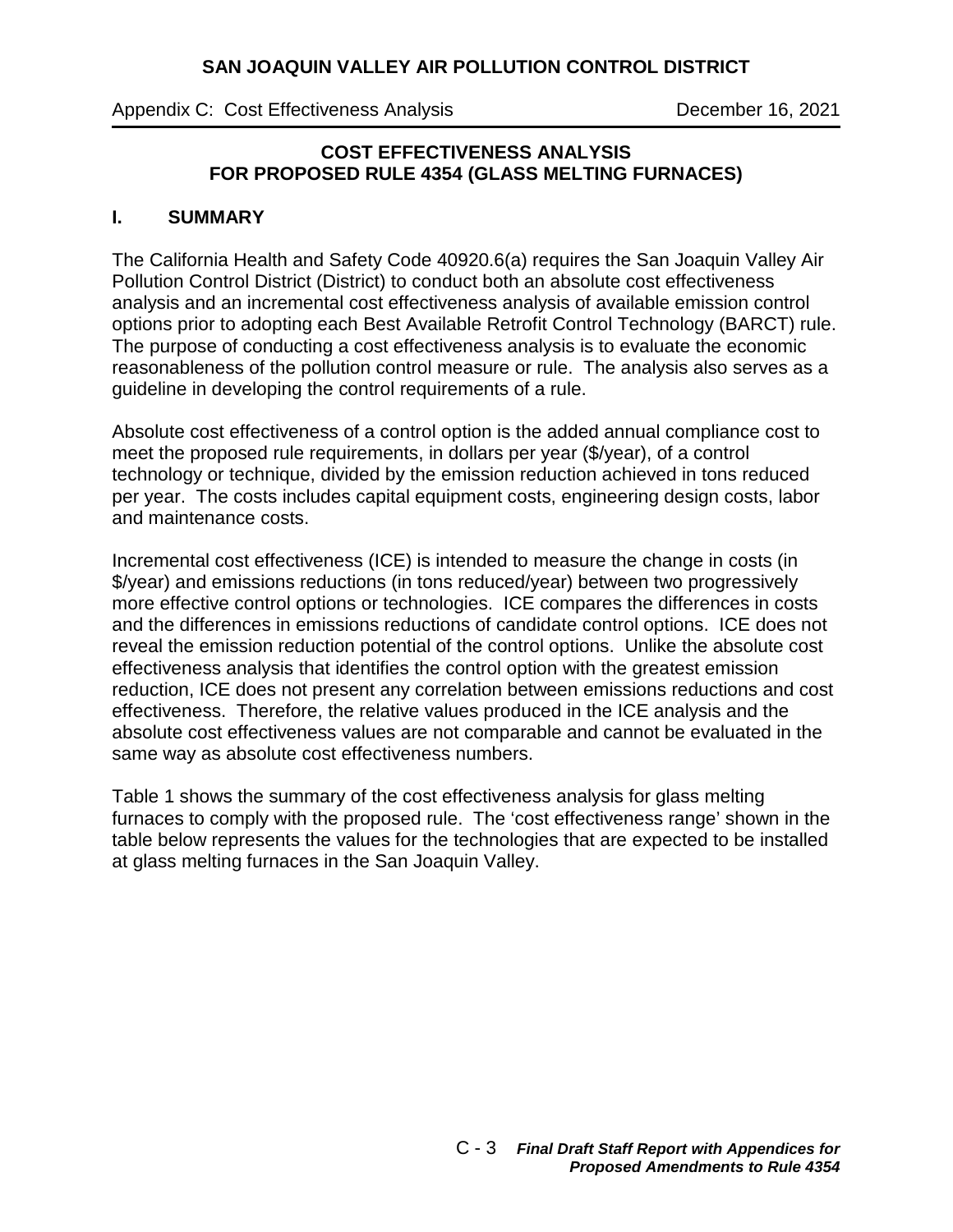Appendix C: Cost Effectiveness Analysis **December 16, 2021** 

| <b>Table C-1: Summary of Cost Effectiveness</b>                                            |                                           |
|--------------------------------------------------------------------------------------------|-------------------------------------------|
| <b>Compliance Scenarios</b><br>(Current Permitted Limits to Proposed<br><b>New Limits)</b> | <b>Cost Effectiveness Range* (\$/ton)</b> |
| <b>Container Glass - NOx limit</b>                                                         | \$6,293/ton - \$22,660/ton                |
| Container Glass - SOx limit                                                                | \$10,543/ton - \$12,245/ton               |
| <b>Container Glass - PM10 limit</b>                                                        | $N/A^*$                                   |
| Flat Glass - NOx limit                                                                     | \$3,945/ton - \$9,501/ton                 |
| Flat Glass - PM10 limit                                                                    | $N/A^*$                                   |

\*Values taken from tables C-4 through C-7.

\*\*Facilities are already operating in compliance with the proposed PM<sub>10</sub> emission limits. Some modifications to facility controls or operations may be required to ensure an adequate margin of compliance with the updated emissions limits, however costs are not expected to be significant. Therefore, a cost effectiveness analysis is not required.

Table 2 shows the total direct and indirect capital cost associated with the various technologies. Facilities are likely to install technologies highlighted in italicized text in the table below to comply with the proposed emission limits.

| <b>Glass Category</b>  | <b>NOx Reduction</b><br>Technology                             | <b>Total Direct and Indirect</b><br><b>Capital Costs</b> |  |
|------------------------|----------------------------------------------------------------|----------------------------------------------------------|--|
|                        | <b>Install Ceramic Catalytic</b><br>Filters (CCF) with Housing | \$14,983,125                                             |  |
|                        | <b>Install New SCR System</b>                                  | \$6,223,644                                              |  |
| <b>Container Glass</b> | <b>Install CCF without Housing</b>                             | \$5,075,545                                              |  |
|                        | <b>Enhancements of Existing</b>                                |                                                          |  |
|                        | <b>SCR System (for three</b>                                   | \$6,369,158                                              |  |
|                        | furnaces)                                                      |                                                          |  |
|                        | <b>Oxy-Fuel Conversion</b>                                     | \$24,177,454                                             |  |
|                        | <b>Enhancements to existing</b>                                |                                                          |  |
|                        | SCR system (for one                                            | \$2,123,053                                              |  |
| <b>Flat Glass</b>      | furnace)                                                       |                                                          |  |
|                        | Oxy-fuel conversion<br>\$28,307,370                            |                                                          |  |
|                        | <b>Install SCR</b>                                             | \$5,246,382                                              |  |
|                        | <b>Install CCF</b><br>\$13,235,844                             |                                                          |  |
| <b>Glass Category</b>  | <b>SOx Reduction</b>                                           | <b>Total Direct and Indirect</b>                         |  |
|                        | <b>Technology</b>                                              | <b>Capital Costs</b>                                     |  |
|                        | Enhancements to dry                                            |                                                          |  |
|                        | sorbent injection system                                       | \$141,537                                                |  |
| <b>Container Glass</b> | (DSI) using hydrated lime                                      |                                                          |  |
|                        | <b>Enhancements to DSI using</b>                               | \$424,611                                                |  |
|                        | Trona                                                          |                                                          |  |

#### **Table C-2: Estimated Capital Cost for Control Technology by Glass Category**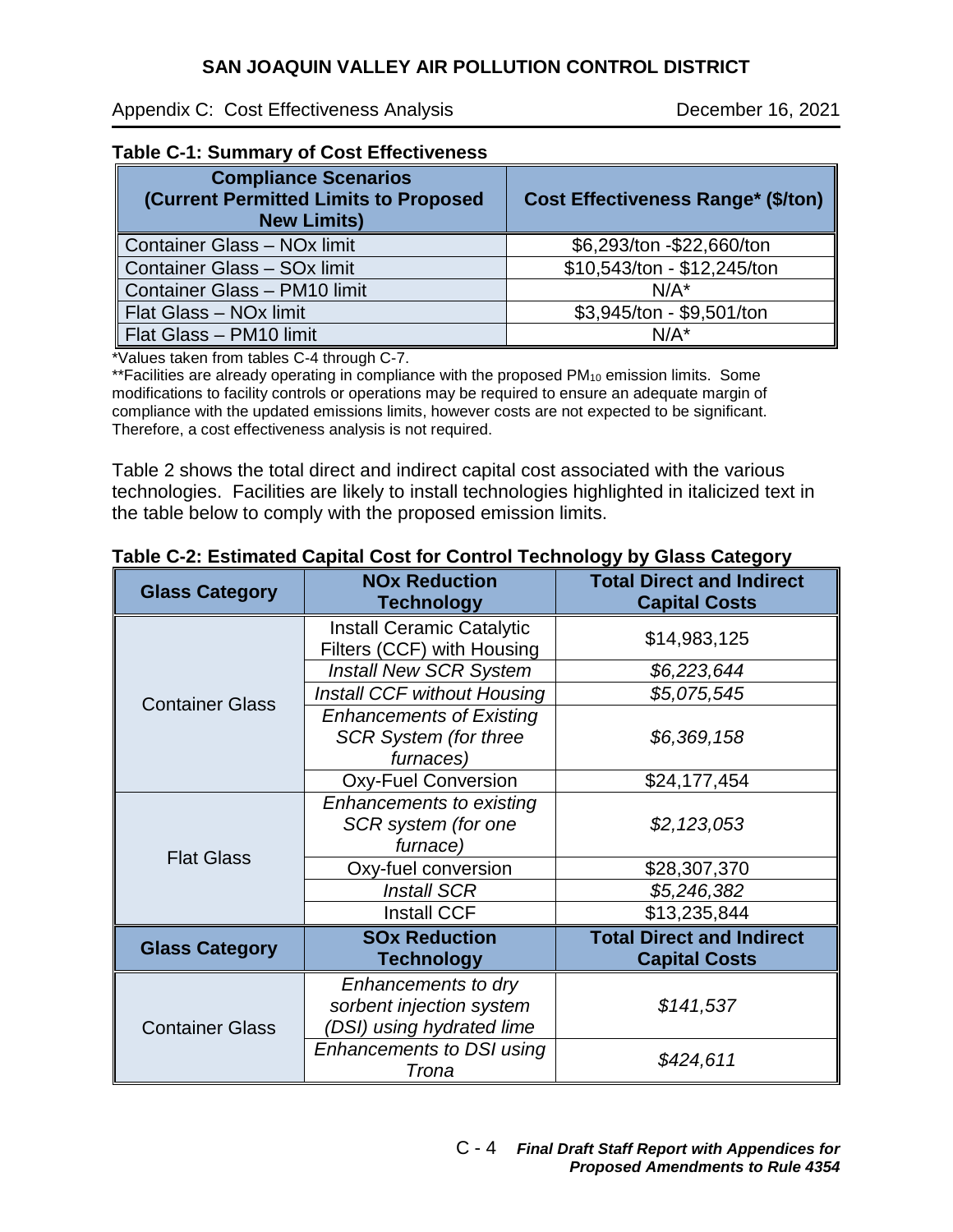Appendix C: Cost Effectiveness Analysis **December 16, 2021** 

#### **II. BACKGROUND**

Proposed Rule 4354 would implement more stringent NOx, SOx, and PM10 limits for container glass melting furnaces and more stringent NOx and PM10 limits for flat glass melting furnaces. These facilities will require a significant investment to install new control equipment or make significant modifications to their existing equipment in order to meet the proposed emission limits. After careful evaluation, District staff found requiring the lowest limits immediately is not cost effective, and instead staff recommends incorporating the requirements in two phases, with the most costly equipment upgrades to begin in Phase II. The longer compliance schedule allows operators to better combine the control system modifications with their normal furnace rebuild schedule, rather than have the significant additional expense of off-schedule furnace shutdowns and cold restarts. These facilities are expected to be capable of achieving the Phase I proposed NOx and PM10 limits with existing equipment, with marginal costs associated with control tuning, testing and monitoring, as well as permit modifications. These facilities will be required to upgrade their NOx control technology as early as 2024, and no later than 2030, and in addition will be required to make permit modifications for the Phase I SOx emission limits by 2024.

For flat glass furnaces, the SOx emissions limit in proposed Rule 4354 will be retained at the same level that is currently required by the rule. Use of a semi-dry scrubbing technology that could potentially lower the SOx emissions cannot be deployed at one of the facility utilizing natural gas and an SCR system without making cost prohibitive changes to their NOx control system. Such NOx control system changes may include conversion to oxy-fuel firing, which is estimated to cost upwards of 28 million dollars to retrofit this plant. Per facility personnel, the exhaust gas temperature must be maintained in the range of 630 ºF to 650 ºF at the SCR catalyst to effectively reduce NOx emissions. Since this facility is currently using SCR to control NOx, using semi-dry scrubbing technology will lower the exhaust gas temperatures below the required range needed for the SCR system to operate effectively.

### **A. Estimated Compliance Cost**

District staff used cost information provided by control equipment manufacturers, vendors, and from stakeholders to conduct a cost effectiveness analysis of the proposed NOx, SOx, and PM10 limits in Proposed Rule 4354. Specifically the data used in the analysis came from the following sources:

- 1. Guardian Industries LLC
- 2. Gallo Glass Company
- 3. Tri-Mer Corporation
- 4. GEA Systems North America LLC
- 5. Precision Partners LLC

Cost information submitted to the District was used to establish the costs located in Tables C-4 through C-7.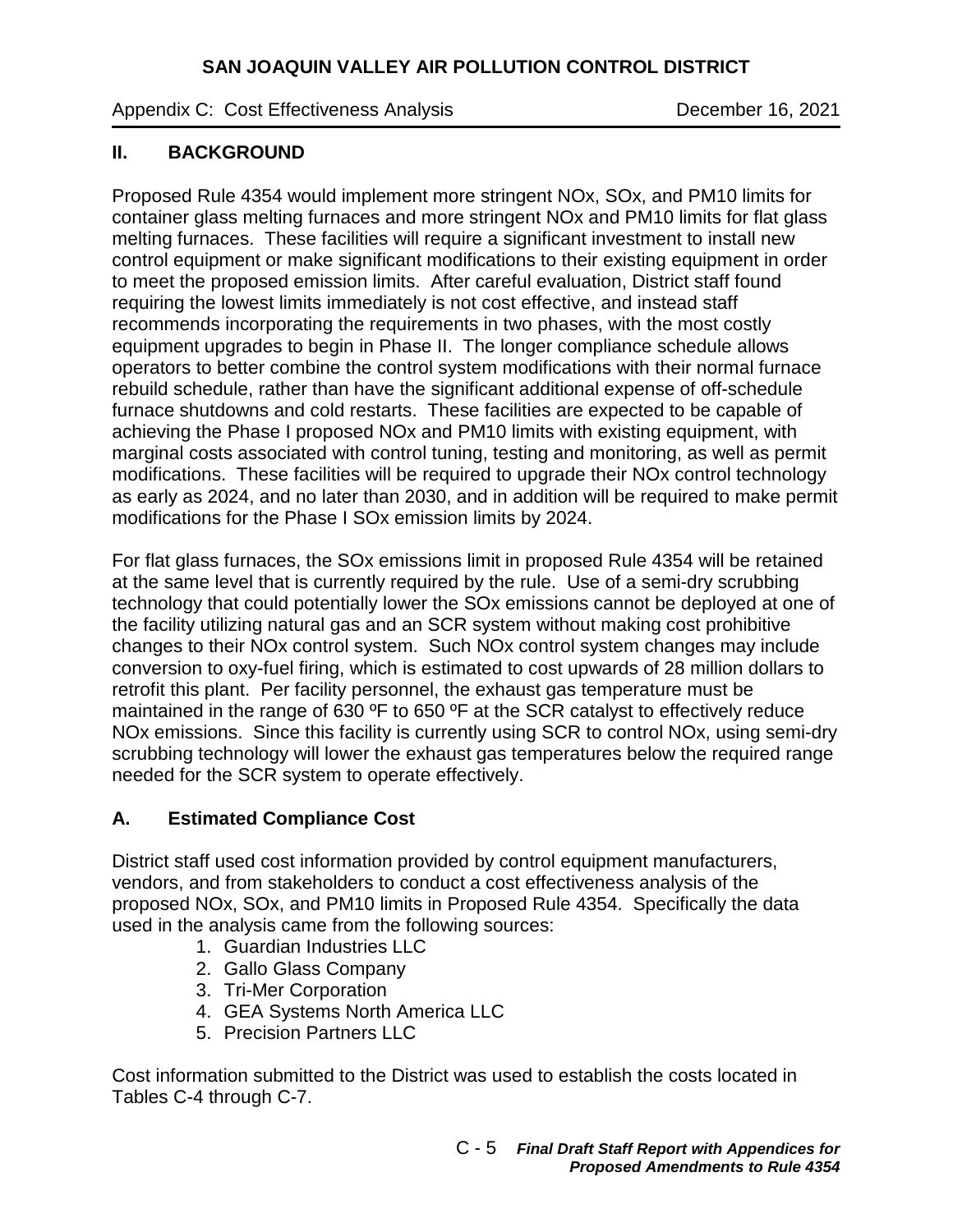Appendix C: Cost Effectiveness Analysis **December 16, 2021** 

## **III. GLASS FURNACE STATUS RELATIVE TO PROPOSED EMISSION LIMITS**

There are six facilities that manufacture glass within the District, five that will be impacted by this proposed rule amendment. These five facilities produce glass from a total of 11 furnaces – nine are container glass and two are flat glass. A summary of these five facilities, their control equipment and their current permitted emission limits are shown in the table below:

| <b>Facility</b>                      | <b>Pollutant</b>      | <b>Current</b><br><b>Reduction</b><br><b>Technology</b> | <b>Current</b><br><b>Permitted</b><br><b>Throughput</b><br>(ton/year) | <b>Current Permitted</b><br><b>Emission Limits</b><br>(Ib/ton) |
|--------------------------------------|-----------------------|---------------------------------------------------------|-----------------------------------------------------------------------|----------------------------------------------------------------|
|                                      | NO <sub>x</sub>       | Oxy-Fuel Firing                                         |                                                                       | 1.3                                                            |
| <b>Container Glass</b><br>Facility 1 | <b>PM10</b>           | <b>Ceramic Filters</b>                                  | 736,531                                                               | 0.45                                                           |
|                                      | SO <sub>x</sub>       | DSI (hydrated lime)                                     |                                                                       | 0.95                                                           |
|                                      | <b>NO<sub>x</sub></b> | Oxy-Fuel Firing                                         |                                                                       | 1.3                                                            |
| <b>Container Glass</b><br>Facility 2 | <b>PM10</b>           | ESP                                                     | 351,890                                                               | 0.45                                                           |
|                                      | SO <sub>x</sub>       | SDA (soda ash)                                          |                                                                       | 0.8                                                            |
|                                      | <b>NO<sub>x</sub></b> | <b>SCR</b>                                              |                                                                       | 1.5                                                            |
| <b>Container Glass</b>               | <b>PM10</b>           | <b>ESP</b>                                              | 357,335                                                               | 0.5                                                            |
| <b>Facility 3</b>                    | SO <sub>x</sub>       | DSI (trona)                                             |                                                                       | 0.9                                                            |
|                                      | <b>NO<sub>x</sub></b> | Oxy-Fuel Firing                                         |                                                                       | 2.9                                                            |
| <b>Flat Glass Facility</b>           | <b>PM10</b>           | <b>ESP</b>                                              | 237,250                                                               | 0.7                                                            |
|                                      | SO <sub>x</sub>       | SDA (soda ash)                                          |                                                                       | 1.2                                                            |
| <b>Flat Glass Facility</b>           | <b>NO<sub>x</sub></b> | <b>SCR</b>                                              |                                                                       | 3.2                                                            |
|                                      | <b>PM10</b>           | <b>ESP</b>                                              | 255,500                                                               | 0.7                                                            |
|                                      | SO <sub>x</sub>       | DSI (trona)                                             |                                                                       | 1.2                                                            |

#### **Table C-3: Summary of Existing Glass Plants in San Joaquin Valley**

### **IV. Cost Effectiveness Analysis Procedure**

To illustrate the cost effectiveness of complying with the proposed limits, District staff's analysis provides varying cost effectiveness values depending on the size of the unit, and the annual capacity factor that the unit is operated. The actual compliance costs and cost effectiveness values would depend on several factors such as the type of unit, site-specific operating conditions, and the appropriate emission limits the unit has to meet.

## **A. Absolute Cost Effectiveness (ACE) Calculation Method**

Absolute cost effectiveness examines the cost of reaching the proposed emission limits using the current emissions as a baseline. Cost effectiveness is calculated as the added annual cost (in \$/year) of a control technology or technique, divided by the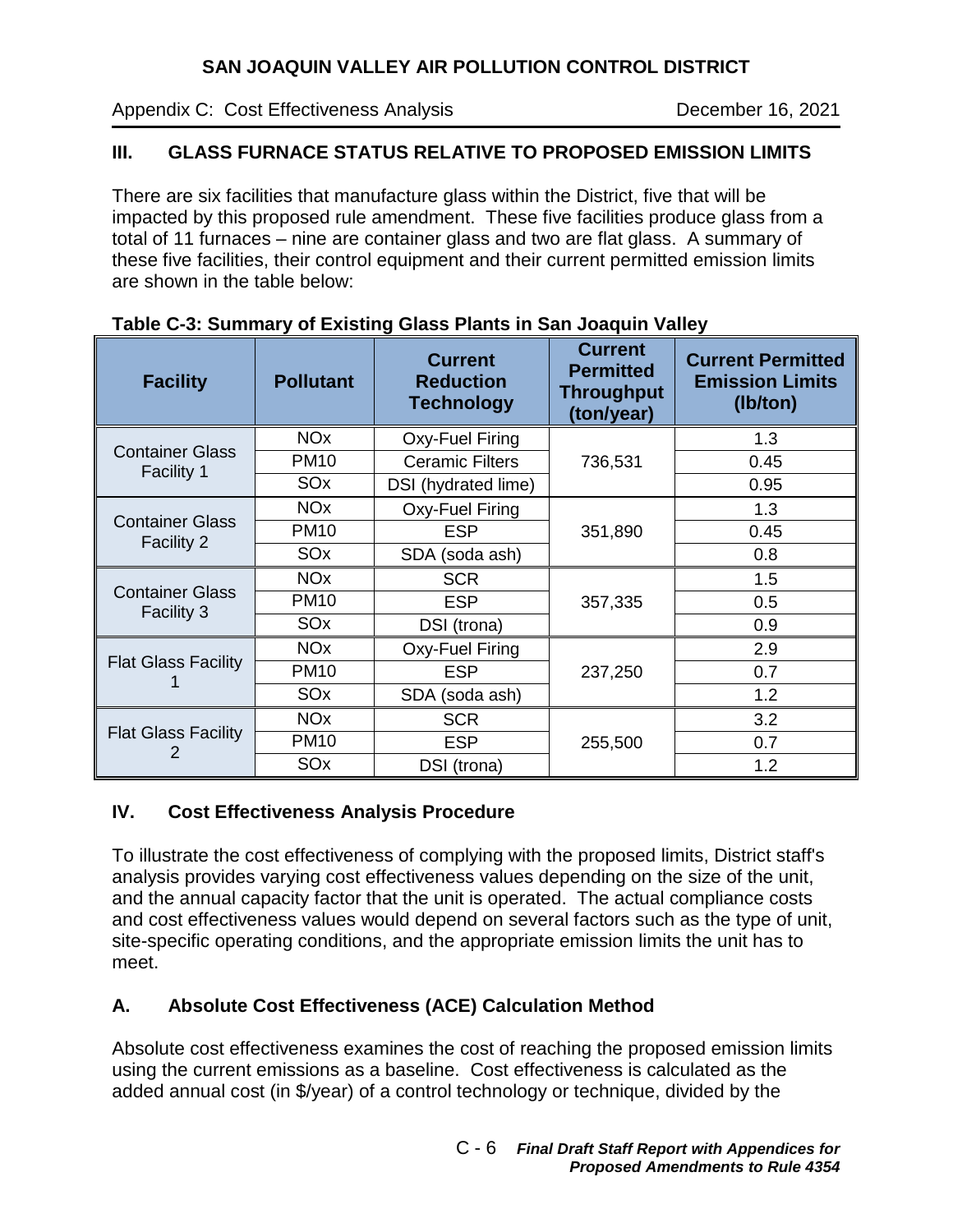#### Appendix C: Cost Effectiveness Analysis **December 16, 2021**

emission reduction achieved (in tons reduced/year). The annual costs include annualized capital equipment costs and engineering design costs plus the annual labor and maintenance costs.

The absolute cost effectiveness of a control technology is calculated as follows:

- 1. Determine an equivalent annual equipment cost using a capital recovery factor based on an assumed interest rate of 4 percent and equipment life of 10 years.
- 2. Determine the annual electricity, fuel, and operation and maintenance costs of a control technology.
- 3. Calculate the total annual cost by adding the costs calculated in Step 1 and Step 2.
- 4. Calculate the emission reduction in tons/year. Appendix B provides a detailed explanation of the calculations performed to determine the emission reductions for the potential rule limits.
- 5. Calculate the absolute cost effectiveness by dividing the total annual cost in Step 3 by the emissions reduction in Step 4.

### **B. Incremental Cost Effectiveness (ICE) Calculation Method**

Incremental cost effectiveness (ICE) indicates the additional cost for further controlling a unit from the proposed limit to the lowest possible level. Costs are evaluated similar to absolute costs but are only calculated for the controls and reductions beyond what is required to comply with the rule. ICE does not reveal the emission reduction potential of the control options, but examines the more stringent options which were not considered to be cost effective. Due to the increased costs and marginal emission reductions, the ICE calculations typically result in a much higher cost effectiveness than the absolute cost effectiveness values, and are not directly comparable.

The incremental cost effectiveness of a control technology is calculated as follows:

- 1. Identify the complying control options appropriate for the existing equipment.
- 2. Estimate the annual average cost of each control option by using Steps 1 to 3 of the ACE calculation method.
- 3. Calculate the potential emission reduction for each control option. The potential emission reductions (PE) are the difference between the current emissions and the potential emissions using the new control technology.

### **V. Absolute Cost Effectiveness**

District staff reviewed the Permit Services Permits Database to determine the existing control technology and current permitted limits for glass melting furnaces operating in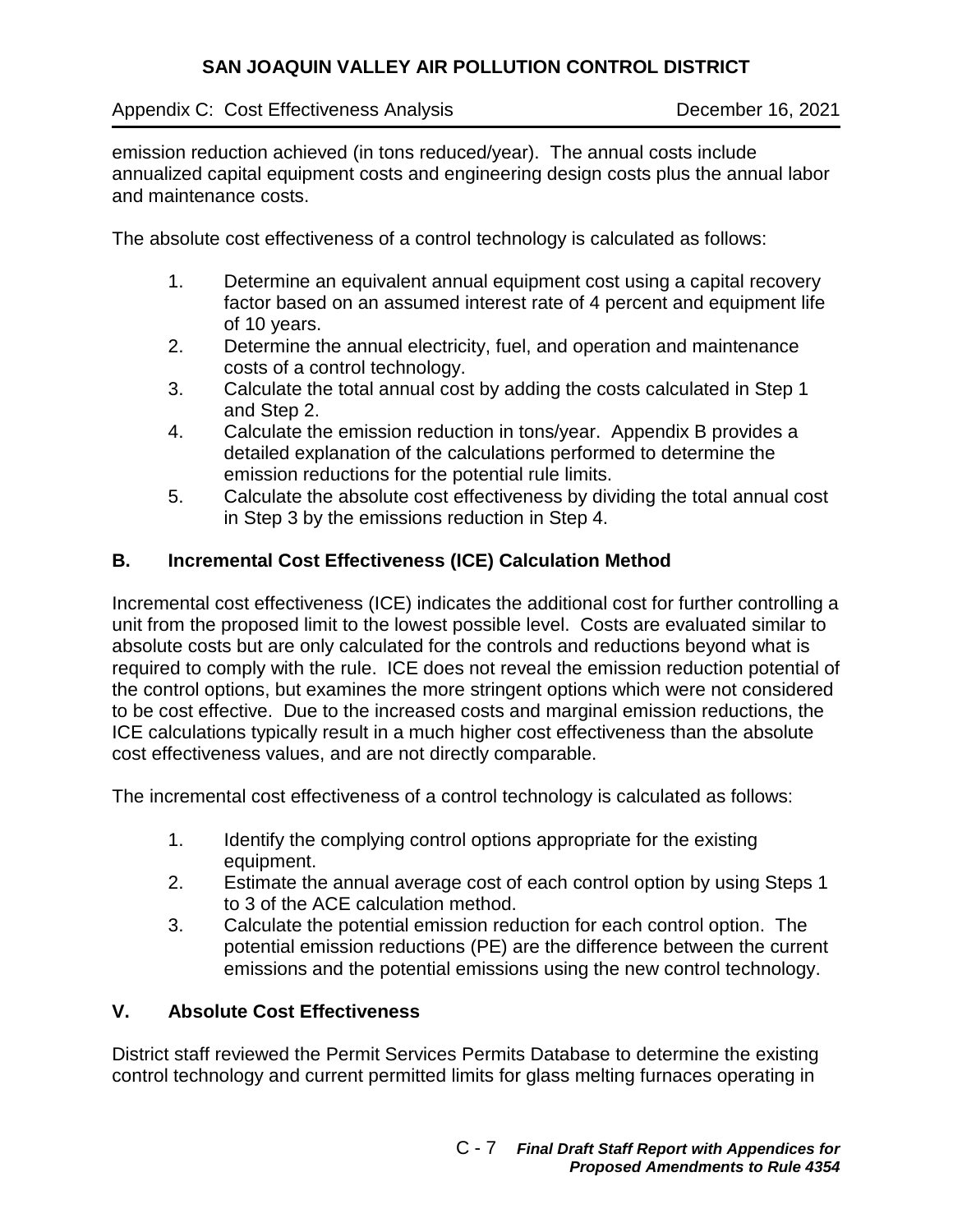Appendix C: Cost Effectiveness Analysis **December 16, 2021** 

the Valley to determine which facilities would require to be retrofitted to comply with the proposed emission limits.

Compliance costs include both one-time costs and on-going annual operation and maintenance costs. Examples of one-time costs are the purchase of equipment and installation costs. On-going costs include maintenance costs, reagent purchases, and the additional fuel burned because of the control technology (fuel penalty). In order to determine a single figure for costs, District staff use a capital recovery factor to allocate the one-time costs over the life of the equipment. For all cost analyses in this report, District staff used a 4 percent rate of return and a 10-year equipment life to convert the capital costs to equivalent annual cost.

## **A. NOx Compliance Costs**

For compliance with the proposed NOx limits, District staff assumed that operators with furnaces that did not meet the proposed NOx limits based on their recent emission monitoring and source test data would either install a selective catalytic reduction (SCR) system, install a ceramic catalytic filter (CCF) system or enhance their existing SCR system to achieve better NOx emission reductions. Although some operators may consider converting from oxygen assisted firing to full oxy-fuel firing, District staff estimated that the capital cost plus annual operating costs of the conversion to oxy-fuel firing are higher than converting to an SCR/CCF system, therefore operators would choose the option with the lowest cost, in this case choosing SCR/CCF systems over oxy-fuel firing.

Due to the high costs of complying with the lower Phase II NOx emissions limits and the costs associated with performing a furnace rebuild, District staff are proposing a phased compliance schedule, with longer timeframes allowed for facilities to comply with the final NOx limits. The interior of a glass furnace is made up of refractory bricks that hold the pool of molten glass and raw materials that helps to retain heat within furnace combustion chamber, thus improving the overall thermal efficiency of the furnace. The refractory bricks have an expected life of approximately 10 to 15 years. Rebuilding a glass furnace and replacing the refractory brick costs \$15 million dollars or more depending on furnace size, design, and scope of work. In addition, during a furnace rebuild, the facility cannot produce any glass for up to three months, so there is additional dollars in lost revenue.

The proposed rule requires facilities to meet a Phase I NOx limit in 2024, and then a more stringent limit upon the completion of the next furnace rebuild, or by 2030, whichever comes sooner. Complying with the Phase II emissions limits will require major modifications to facility furnaces and control technologies. By allowing these modifications to occur at the time the furnace is already planned to be shut down and out of operation, the compliance cost is greatly reduced, ensuring that the proposed requirements are cost-effective and economically feasible. If the District was to require that operations meet the Phase II limits on a more expedited timeframe, additional costs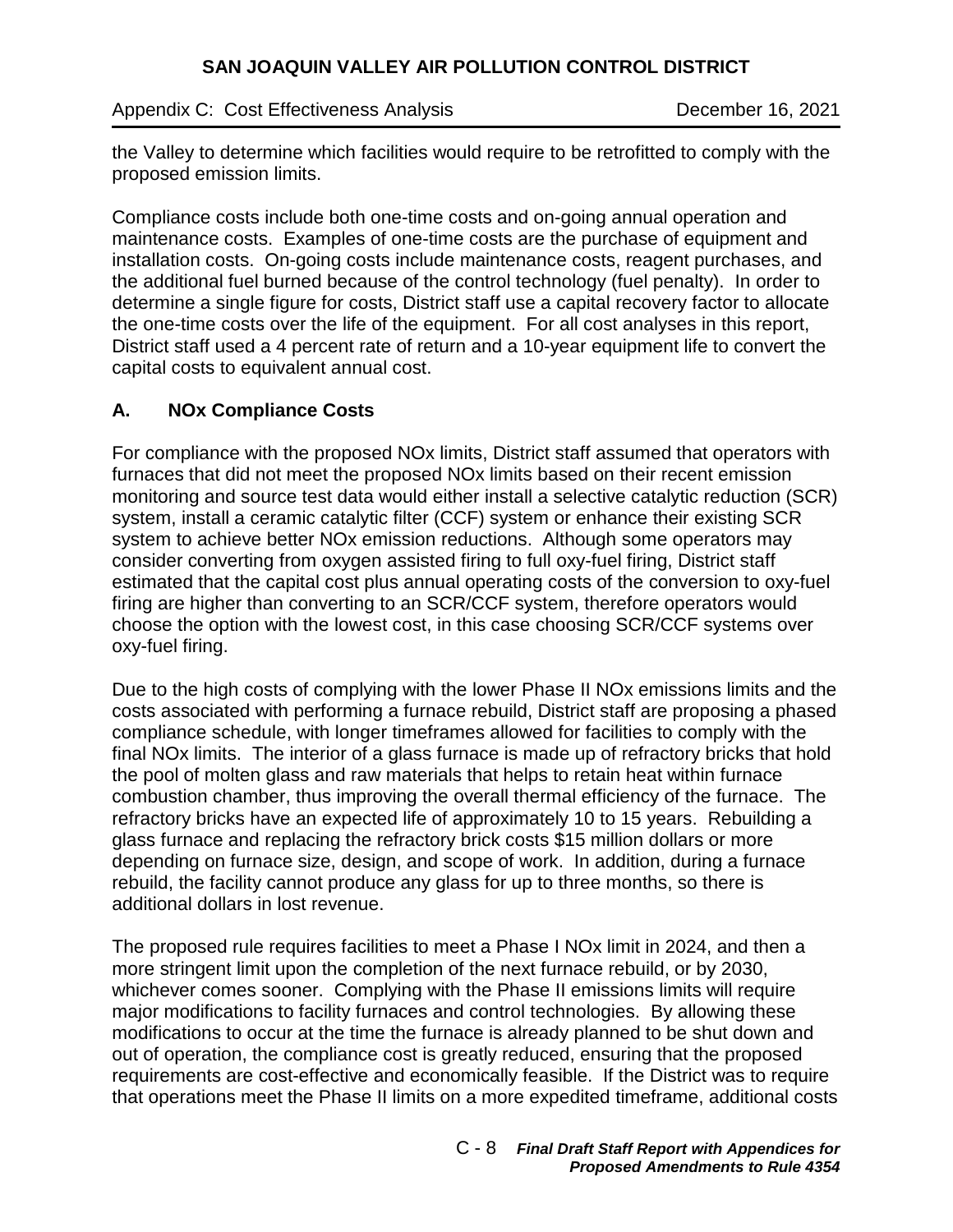Appendix C: Cost Effectiveness Analysis **December 16, 2021** 

would be incurred, including an additional estimated \$15 million dollar cost per facility to shutdown and rebuild their furnaces outside of their regularly schedule rebricking cycle.

Unless otherwise stated, all costs shown in Table C-4 and Table C-5 are various technologies that could be potentially used to comply the proposed Tier II NOx limits in this rule.

1. Oxy-Fuel Fired Glass Furnaces

Three of the existing glass plants (two container glass and one flat glass) are currently equipped with oxy-fuel firing combustion technology to reduce NOx emissions. In order for these facilities to comply with the proposed NOx emission limits, it is expected that they would either install SCR or install a CCF system.

| <b>Facility</b>                 | <b>Technology</b><br><b>Evaluated</b>                 | <b>Capital Cost</b> | <b>O&amp;M Cost</b><br>$(\frac{5}{yr})$ | <b>Annualized</b><br><b>Cost</b><br>(\$/yr) | <b>Emission</b><br><b>Reductions</b><br>(tons/yr) | Cost-<br><b>Effectiveness</b><br>(\$/ton NOx) |
|---------------------------------|-------------------------------------------------------|---------------------|-----------------------------------------|---------------------------------------------|---------------------------------------------------|-----------------------------------------------|
| Container                       | <b>Install SCR</b>                                    | \$5,497,996         | \$1,009,094                             | \$1,686,997                                 | 202.6                                             | \$8,327                                       |
| <b>Glass</b><br>Facility 1      | <b>Install CCF</b><br>without<br>Housing <sup>1</sup> | \$5,075,545         | \$648,974                               | \$1,274,789                                 |                                                   | \$6,293                                       |
| Container<br><b>Glass</b>       | <b>Install CCF</b><br>with Housing                    | \$17,532,031        | \$2,417,925                             | \$5,270,387                                 | 96.8                                              | \$54,446                                      |
| Facility 2                      | <b>Install SCR</b>                                    | \$6,949,291         | \$1,062,170                             | \$2,192,819                                 |                                                   | \$22,660                                      |
| <b>Flat Glass</b><br>Facility 1 | <b>Install CCF</b><br>with Housing                    | \$13,235,844        | \$1,954,575                             | \$3,586,555                                 | 166.1                                             | \$21,592                                      |
|                                 | <b>Install SCR</b>                                    | \$5,246,382         | \$931,045                               | \$1,577,924                                 |                                                   | \$9,500                                       |

### **Table C-4: NOx Compliance Costs for Oxy-Fuel Fired Glass Furnace Retrofits**

### 2. Natural Gas Fired Glass Furnaces Served by SCR

Two of the existing glass plants (one container glass and one flat glass) are currently equipped with regular natural gas firing combustion technology with SCR systems installed on each glass furnace exhaust stack to reduce NOx emissions. In order for these facilities to comply with the proposed NOx emission limits, it is expected that they would either enhance their existing SCR system or convert their glass furnaces over to oxy-fuel firing.

<span id="page-8-0"></span> <sup>1</sup> This facility has already installed the CCF system housing, and so costs for housing required to convert their control system from utilizing ceramic filters to catalytic ceramic filters are not included. Therefore, the cost analysis was performed for installing a CCF system without the housing for this facility.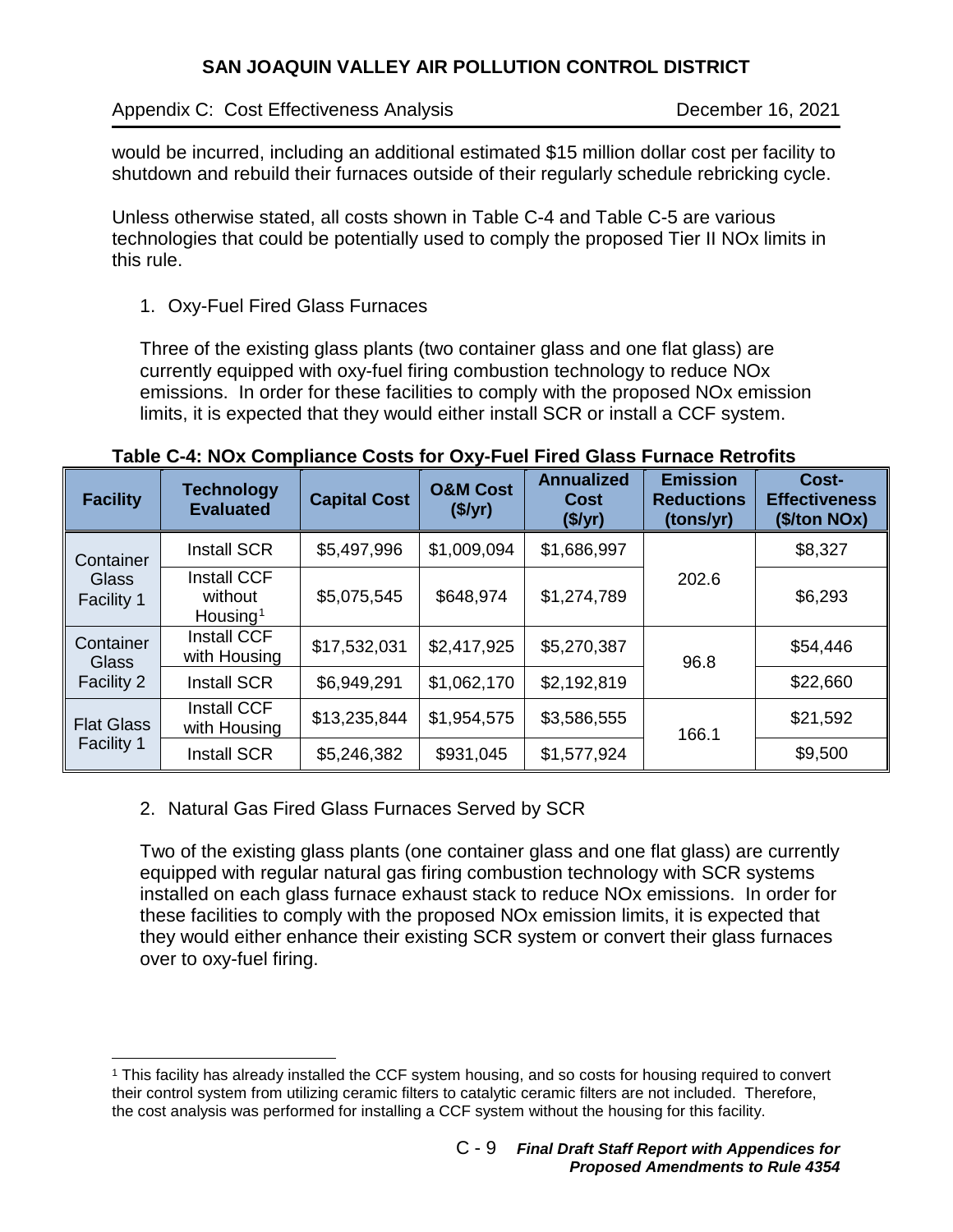Appendix C: Cost Effectiveness Analysis **December 16, 2021** 

| <b>Facility</b>                 | <b>Technology</b><br><b>Evaluated</b>       | <b>Capital</b><br><b>Cost</b> | <b>O&amp;M Cost</b><br>$(\frac{5}{yr})$ | <b>Annualized</b><br>Cost (\$/yr) | <b>Emission</b><br><b>Reductions</b><br>(tons/yr) | Cost-<br><b>Effectiveness</b><br>(\$/ton NOx) |
|---------------------------------|---------------------------------------------|-------------------------------|-----------------------------------------|-----------------------------------|---------------------------------------------------|-----------------------------------------------|
| Container                       | Oxy-Fuel Furnace<br>Conversion              | \$24,177,454                  | \$2,981,080                             | \$6,128,825                       |                                                   | \$45,738                                      |
| <b>Glass</b><br>Facility 3      | Enhancement of<br>Existing SCR <sup>2</sup> | \$6,369,158                   | \$785,317                               | \$1,819,921                       | 134.0                                             | \$13,582                                      |
| <b>Flat Glass</b><br>Facility 2 | Oxy-Fuel Furnace<br>Conversion              | \$28,307,370                  | \$3,676,829                             | \$7,167,128                       | 217.2                                             | \$32,998                                      |
|                                 | Enhancement of<br><b>Existing SCR</b>       | \$2,123,053                   | \$595,088                               | \$856,860                         |                                                   | \$3,945                                       |

## **Table C-5: NOx Compliance Costs for Glass Furnaces Equipped with SCR**

#### **C. PM10 Compliance Costs**

Facilities subject to Rule 4354 have already installed the highest level of controls feasible, and are expected to be able to comply with the lower PM10 emission limits without major modifications to their existing PM control equipment, which includes either Electrostatic Precipitators (ESP) or ceramic dust collectors. In some cases, fine tuning of the current emission controls may be required to ensure compliance with the lower PM10 emissions limits. Costs incurred in such tuning are expected to be minimal. The capital costs associated with the PM10 emission limits attributed to permit modification fees are summarized in the table below by plant type.

### **D. SOx Compliance Costs**

Use of semi-dry adsorber (SDA) or dry sorbent injection (DSI) systems are prevalent among glass manufacturing facilities in the valley. SDA systems uses soda ash and water solution, whereas, DSI systems use dry trona or hydrated lime. The District believes that the existing systems could be enhanced by upgrading feed conveying systems, installing more injection ports, upgrading blower fans, in order to optimize the use of current sorbent material. Costs incurred in enhancing the existing control equipment are summarized in Table C-7.

<span id="page-9-0"></span> $2$  This facility operates three glass furnaces with three separate SCR systems. Therefore, the cost analysis was performed by summing the costs associated with modifying all three of their furnaces and/or emission control systems.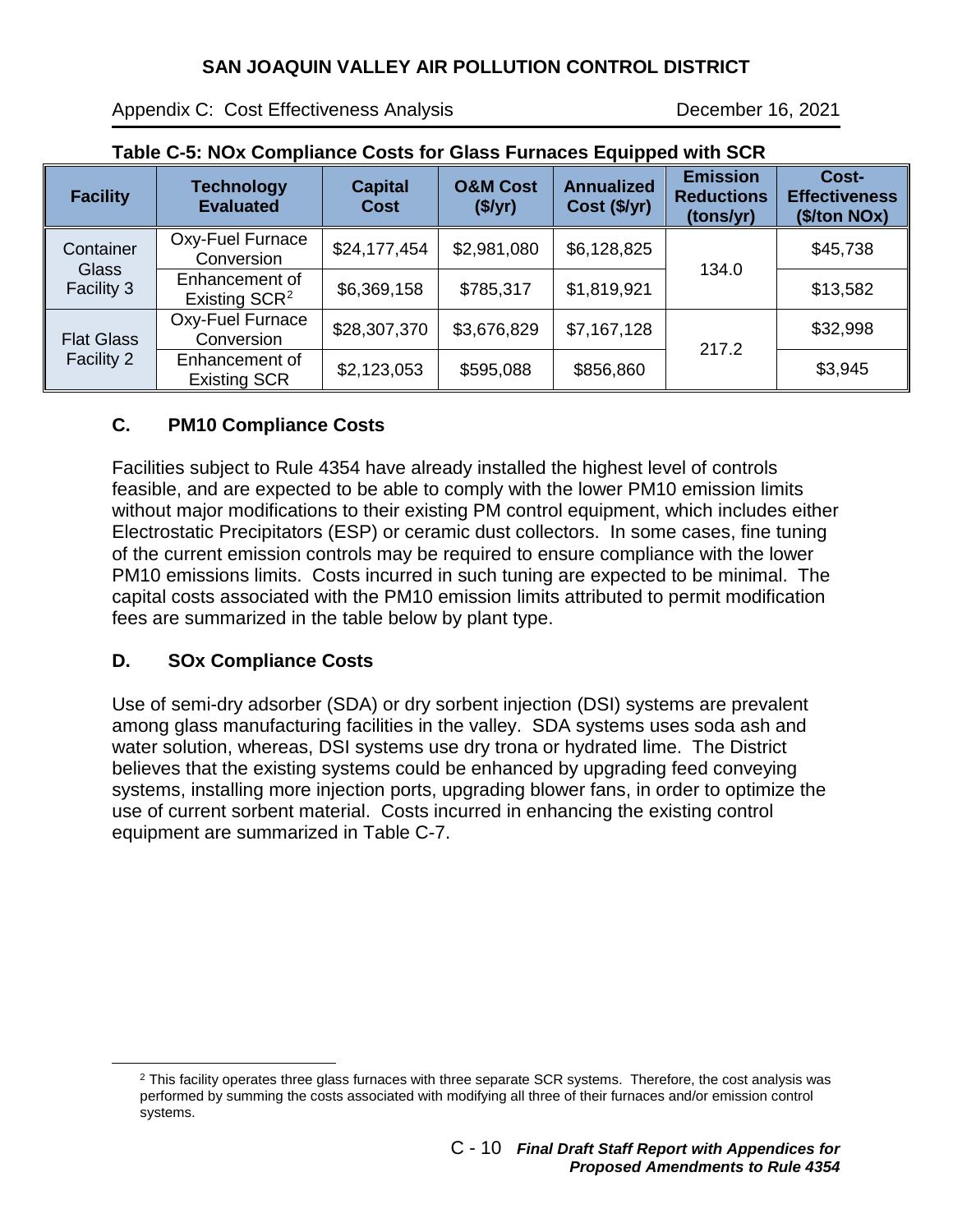Appendix C: Cost Effectiveness Analysis **December 16, 2021** 

| <b>Facility type</b>                     | <b>Current</b><br><b>Sorbent</b> | <b>Capital</b><br><b>Cost</b><br>(\$) | <b>O&amp;M</b><br>(\$/yr) | <b>Annualized</b><br><b>Cost</b><br>(\$/yr) | <b>Emission</b><br><b>Reductions</b><br>(tons/year) | <b>Cost</b><br><b>Effectiveness</b><br>(\$/ton SOx) |
|------------------------------------------|----------------------------------|---------------------------------------|---------------------------|---------------------------------------------|-----------------------------------------------------|-----------------------------------------------------|
| <b>Container Glass</b><br>Facility 1     | Hydrated<br>lime                 | \$141,537                             | \$658,997                 | \$17,451                                    | 55.2                                                | \$12,245                                            |
| <b>Container Glass</b><br>Facility $2^3$ | Soda ash                         |                                       |                           |                                             | $- -$                                               | --                                                  |
| <b>Container Glass</b><br>Facility 3     | Trona                            | \$424,611                             | \$136,017                 | \$52,354                                    | 18.0                                                | \$10,543                                            |

## **Table C-7: SOx Compliance Costs**

## **VI. ALTERNATIVE CONTROL TECHNOLOGIES EVALUATED**

The District has identified and evaluated all practically feasible NOx, PM, and SOx control technologies that have been successfully deployed at the glass manufacturing operations. Based on the review of other District, State and Federal regulations, proposed Rule 4354 will have the most stringent NOx, PM10 and SOx emission limits in the nation. In addition, facilities will be employing the state of the art control technologies for this source category. The costs associated with these control technologies is already enumerated in the tables in section V above. The District believes that there are no other alternative control technologies that need further evaluation at this time.

### **VII. INCREMENTAL COST EFFECTIVENESS ANALYSIS**

Health and Safety Code section 40920.6 requires an incremental cost-effectiveness analysis for Best Available Retrofit Control Technology (BARCT) rules or emission reduction strategies when there is more than one control option which would achieve the emission reduction objective of the proposed amendments. The incremental cost effectiveness is the difference in cost between successively more effective controls divided by the additional emission reductions achieved. District staff believes that the provisions of Proposed Rule 4354 meet Best Available Retrofit Control Technology, and therefore there is no more stringent option than the proposed provisions. For this reason, an incremental cost effectiveness analysis would serve no useful purpose because there is no more stringent option available to glass manufacturers.

<span id="page-10-0"></span><sup>&</sup>lt;sup>3</sup> This facility is already meeting the proposed SOx emissions limit with existing control technology, and so no additional costs are expected to be incurred.